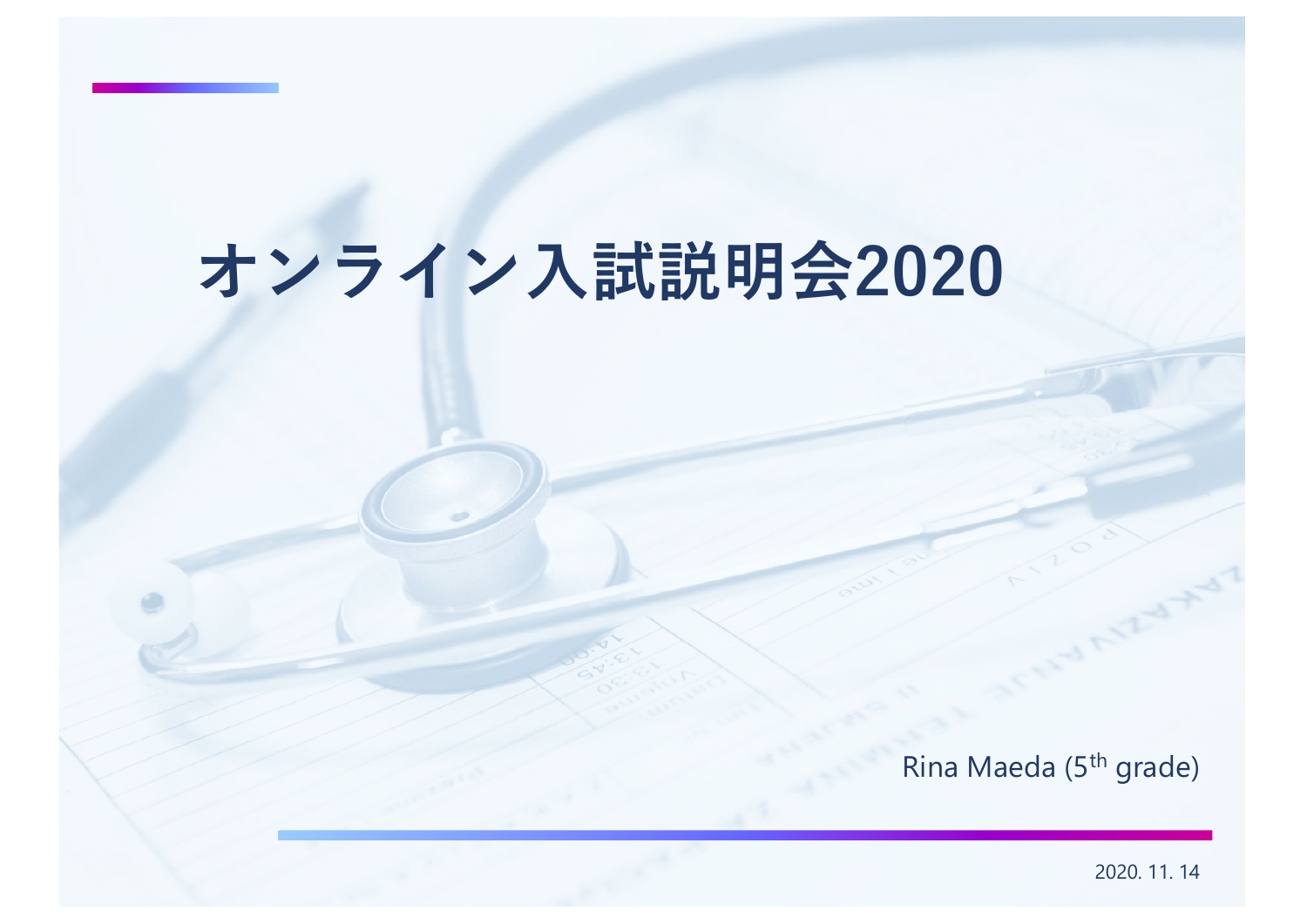## **Overview**

#### 1st -3rd grade

#### **Research on cancer drug**

Fundamental research on chemical biology

#### 4th grade

#### **Overseas fieldwork**

Internship at a healthcare consulting company in the UK



5th grade **PBR**

Developing a website to support healthcare innovation

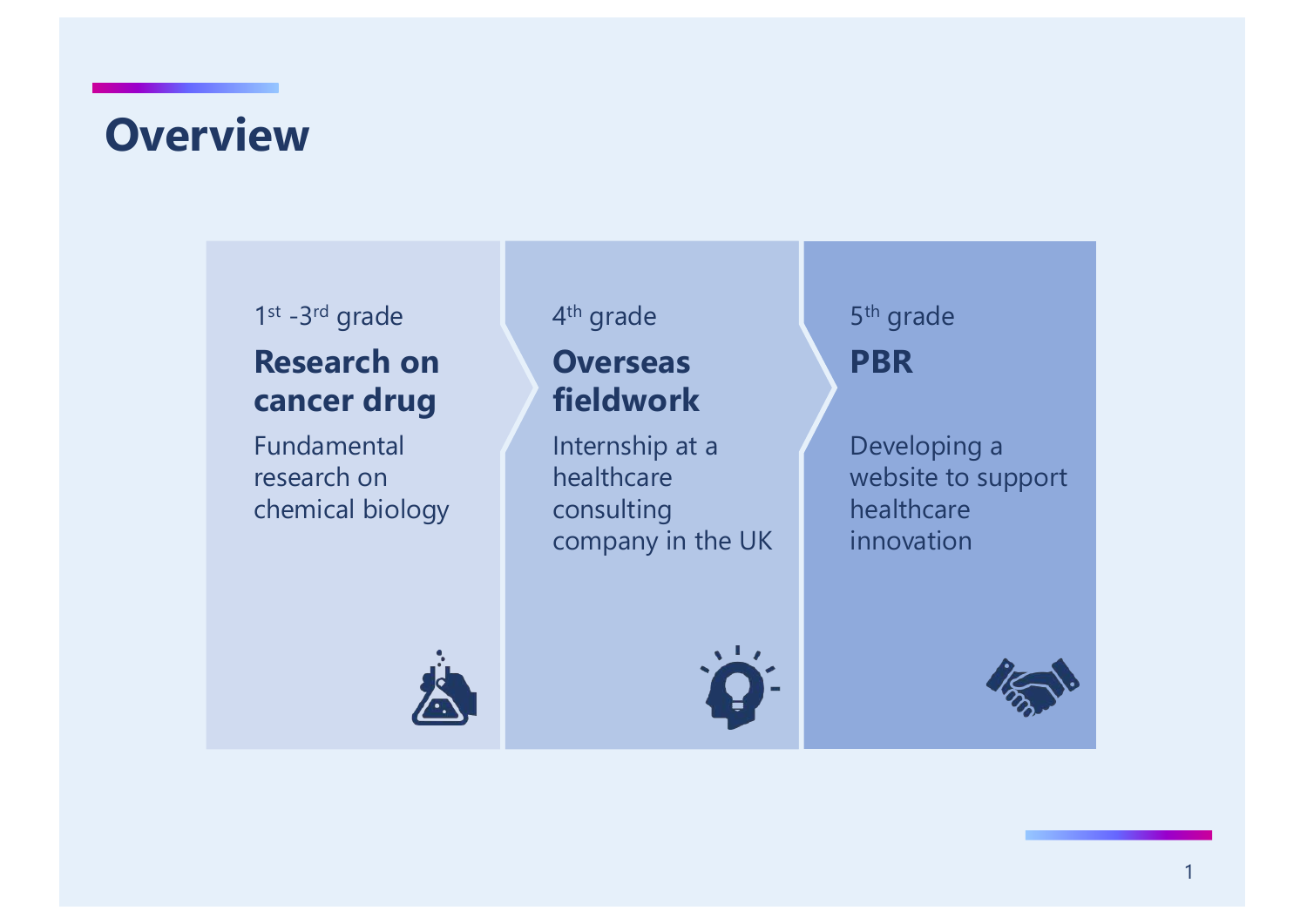### Research on cancer drug - 1st-3rd grade -



#### Maeda, R. *et al. J. Am. Chem. Soc.* **2019**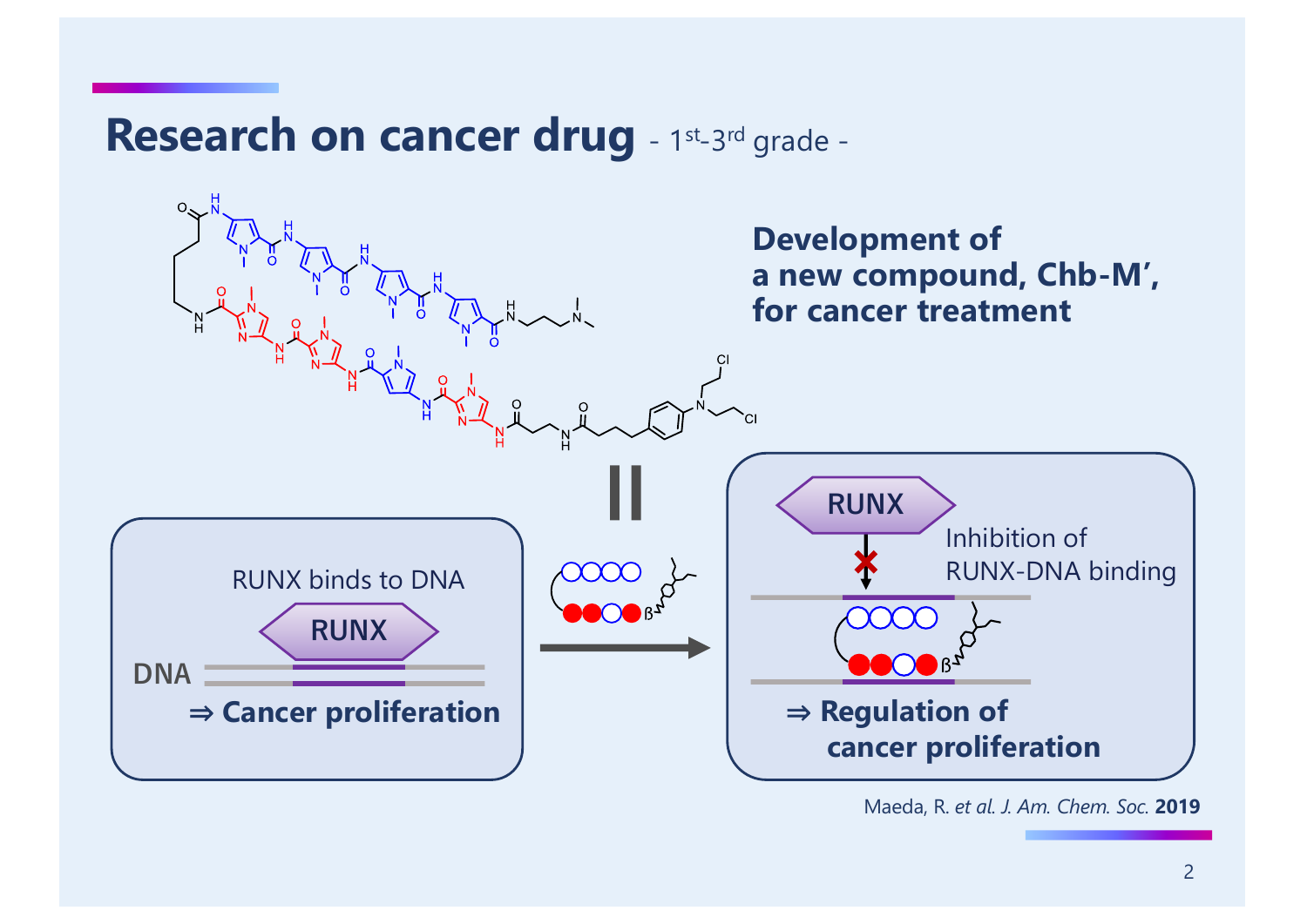

## **Overseas fieldwork -4th grade-**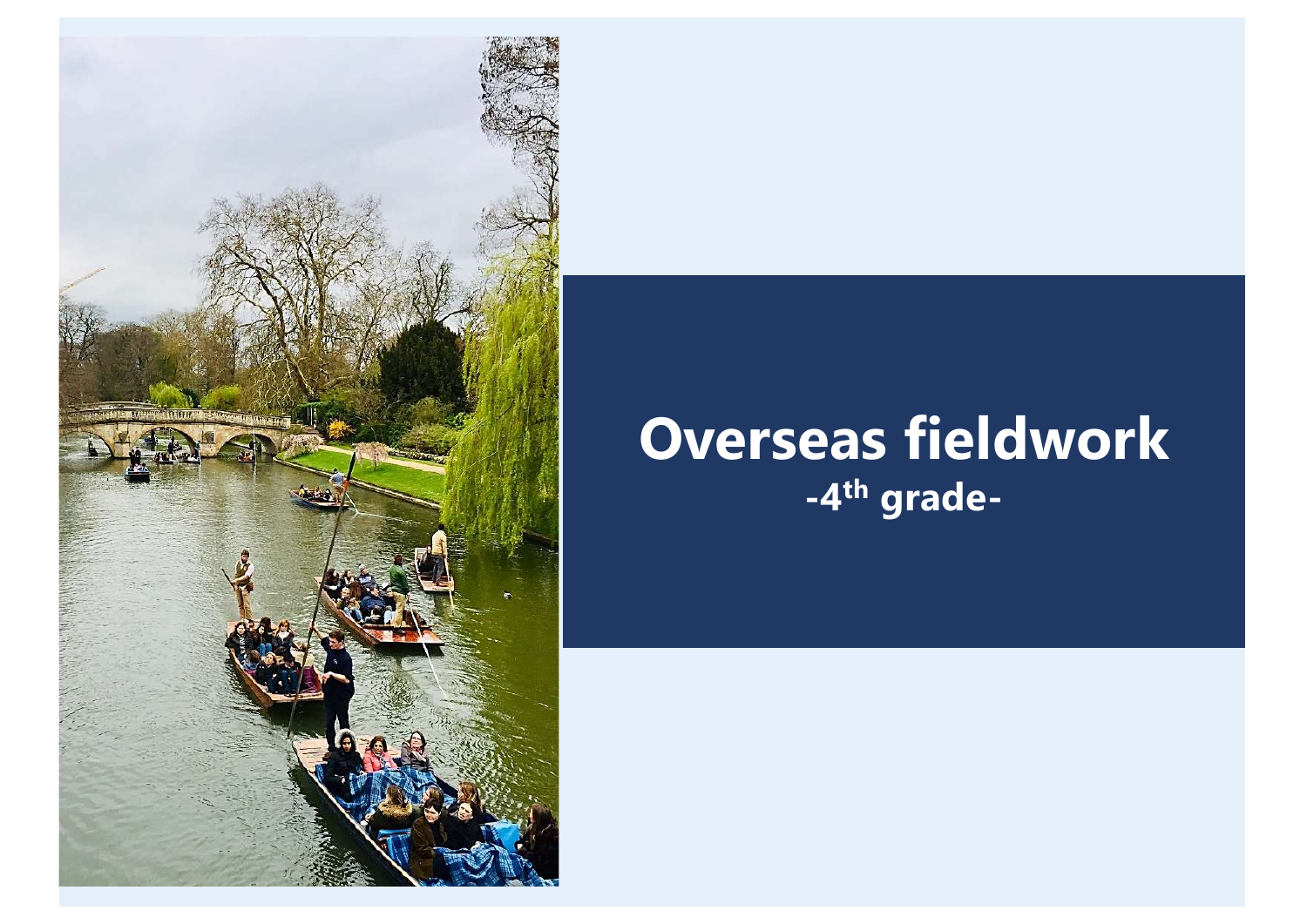### **Overseas fieldwork** - 4th grade -

#### Ø **Background & Purpose**

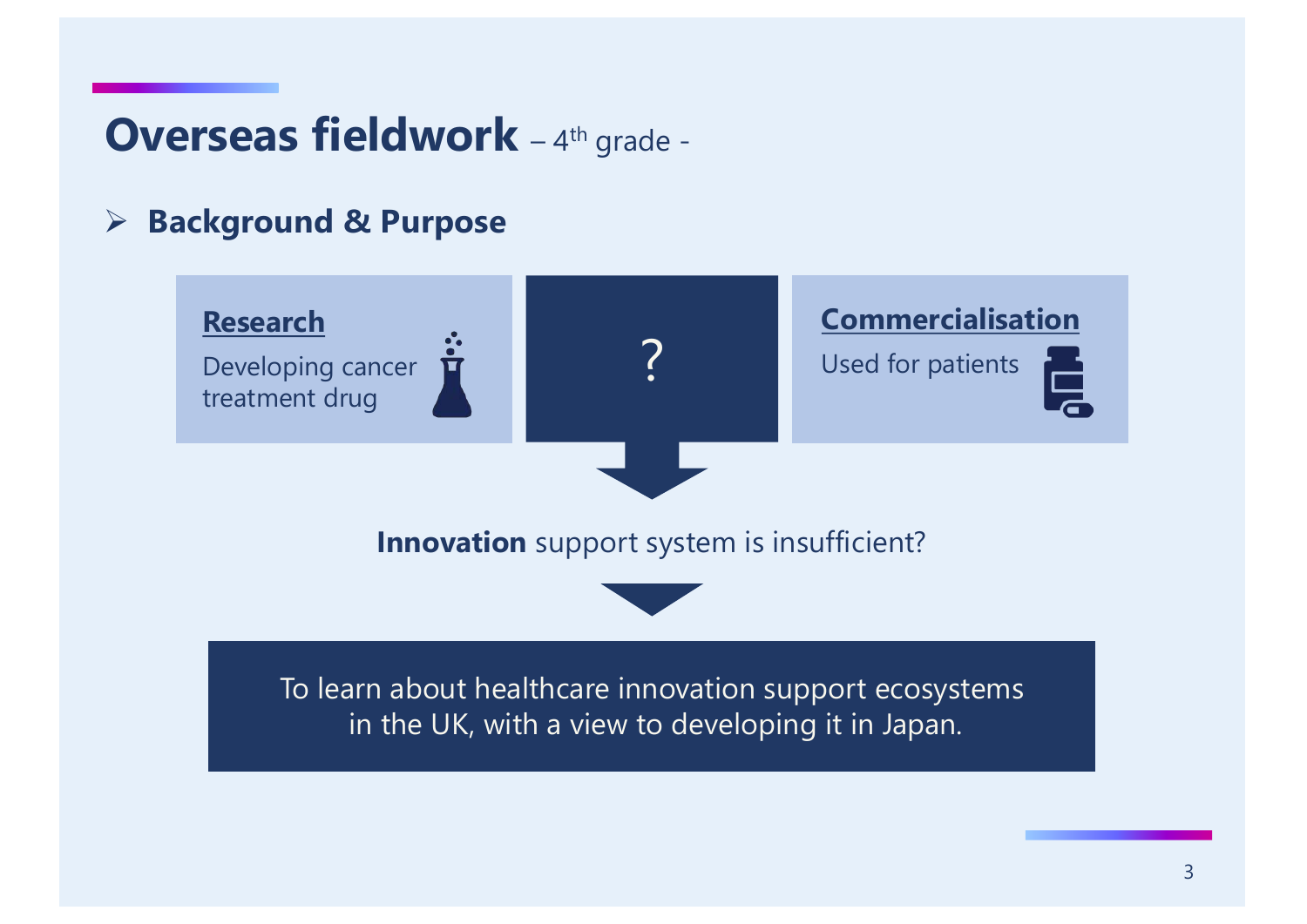## **Overseas fieldwork** - 4th grade -

Ø **Overview of my fieldwork**



**Duration** 1st Apr. 2019 - 28<sup>th</sup> Feb. 2020



**Place** Cambridge, UK



#### **Organization**

Health Enterprise East Ltd. (HEE)

-> Delivering consulting services and innovation management to improve healthcare



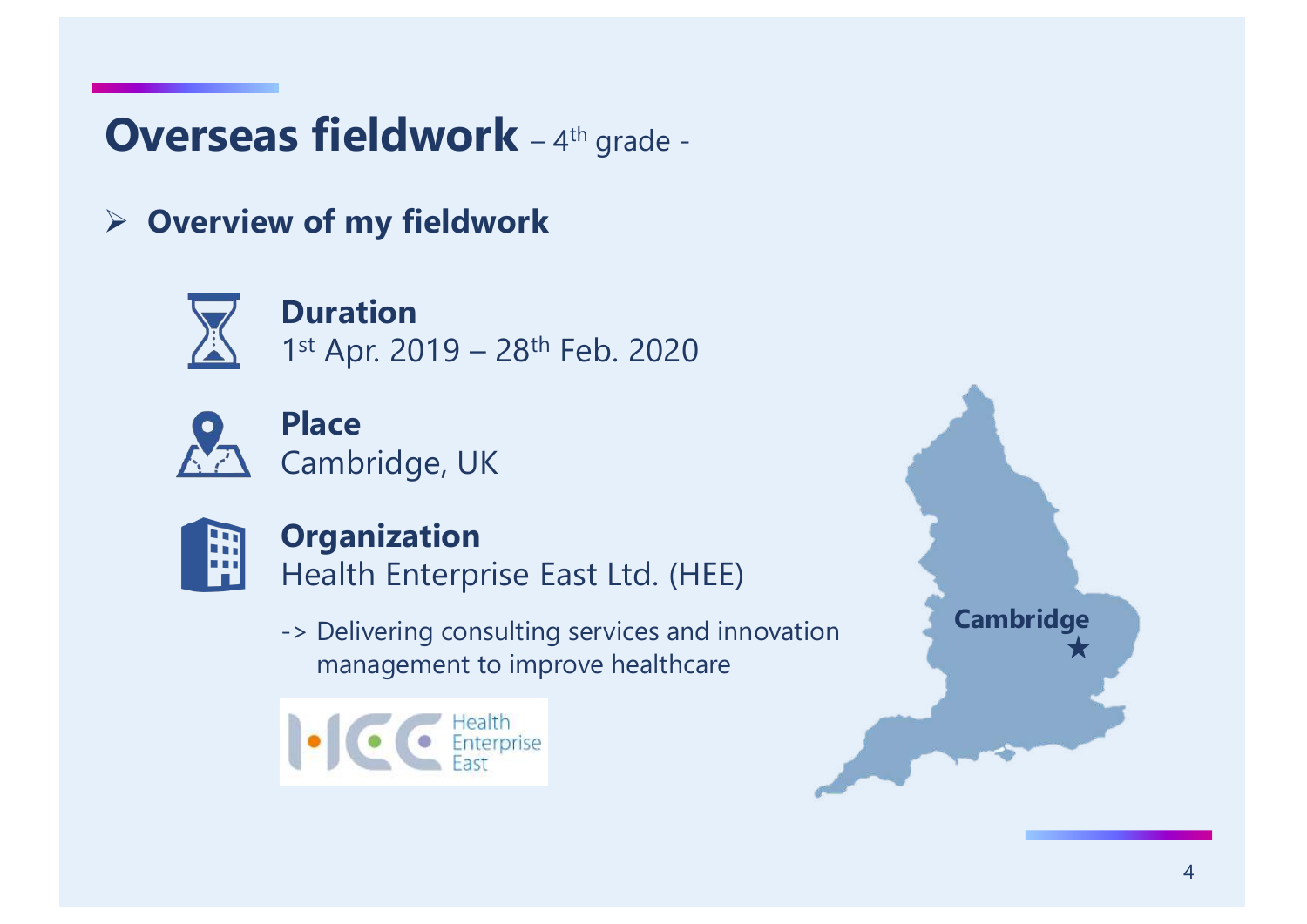### **Overseas fieldwork** - 4th grade -

#### Ø **My work at HEE**

02

01

03

Management of healthcare venture support program

> Consulting work for MedTech companies

Writing a health economic white paper



RINA MAEDA / DR CHRIS WARWICK HEALTH ENTERPRISE EAST LTD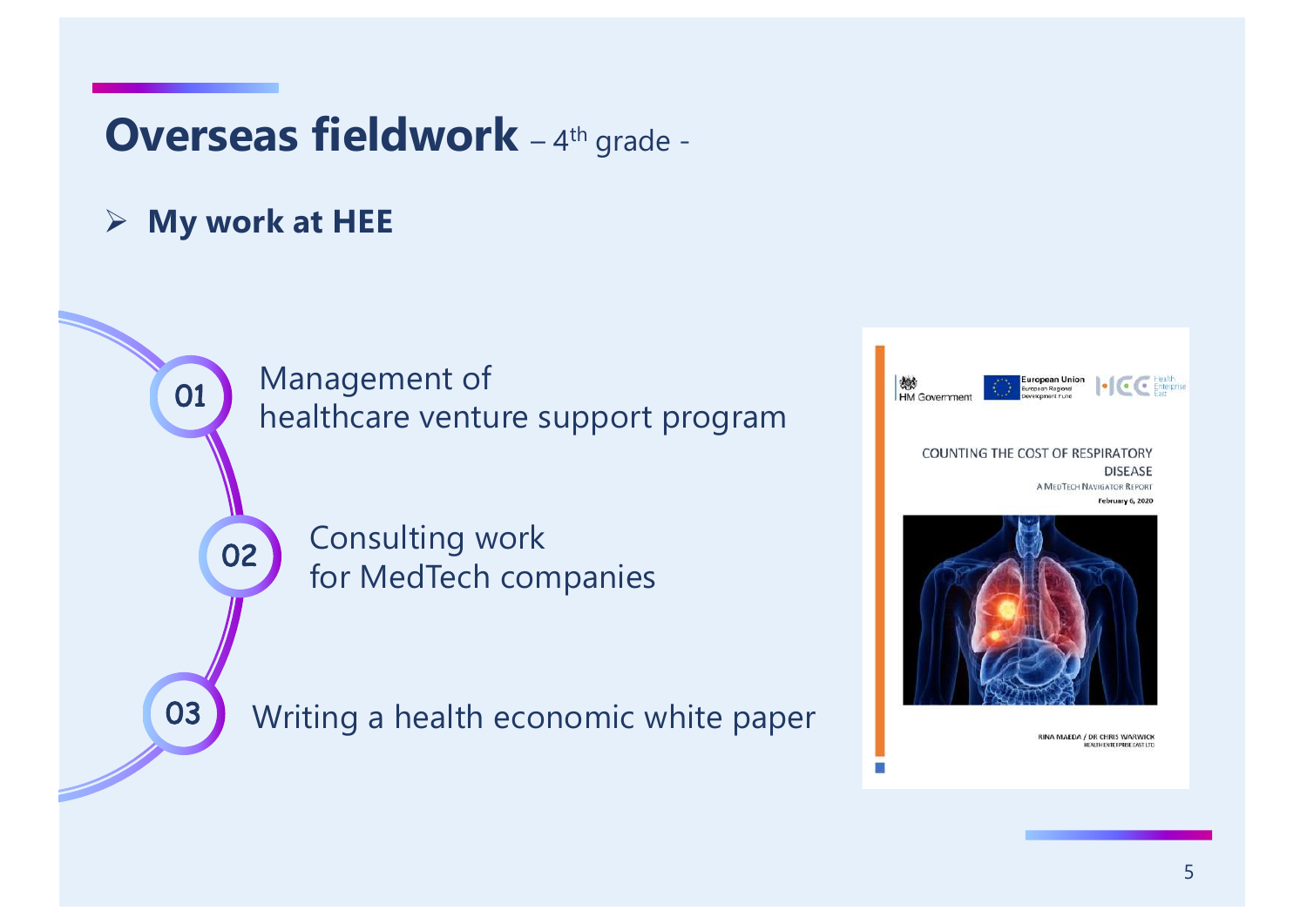## PBR (Project based research) -5th grade-

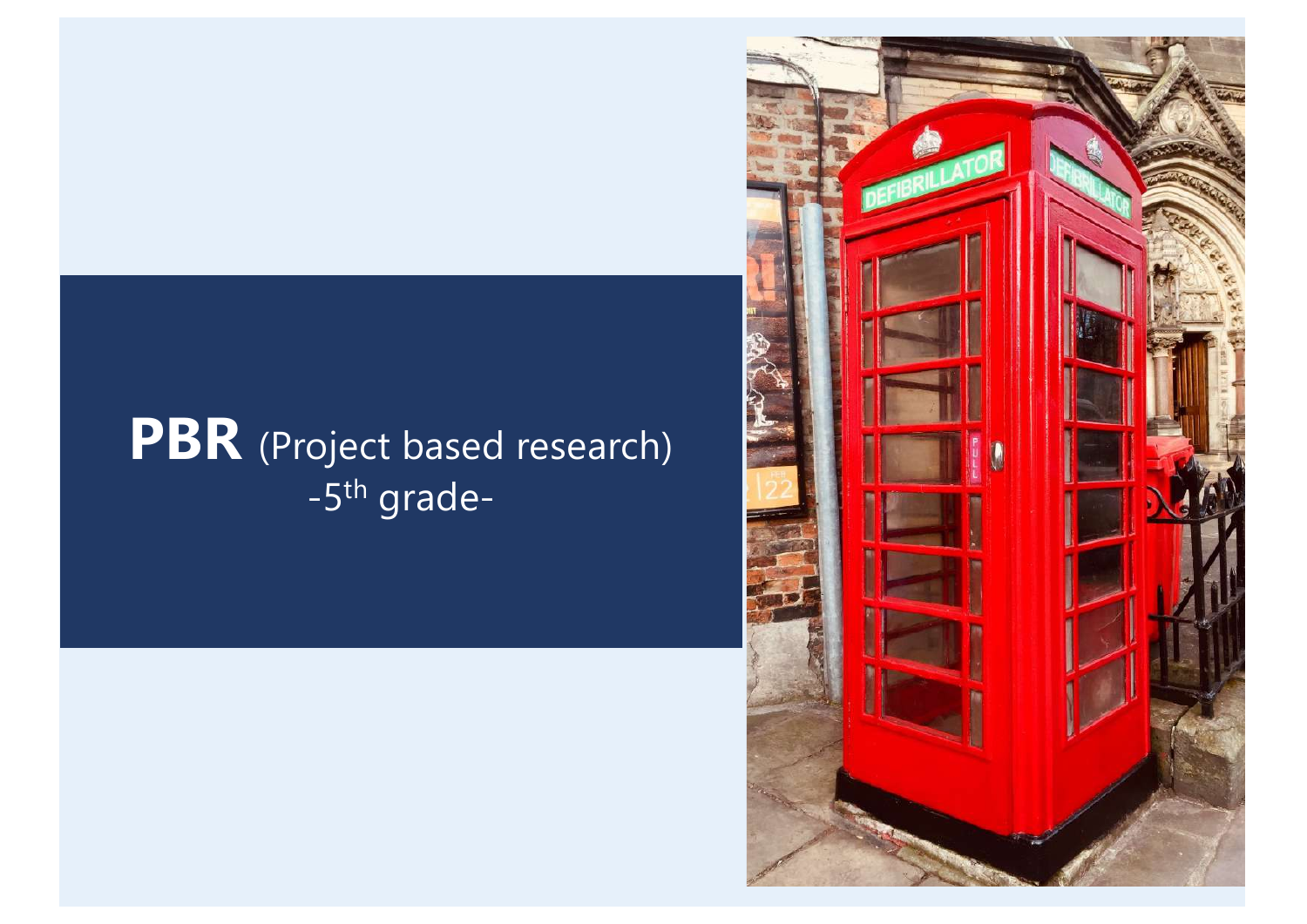**PBR** – 5th grade -

#### Ø **Project title**

Building an **online platform** to promote the connection between **healthcare ventures and clinicians**

#### Ø **Duration and My work**

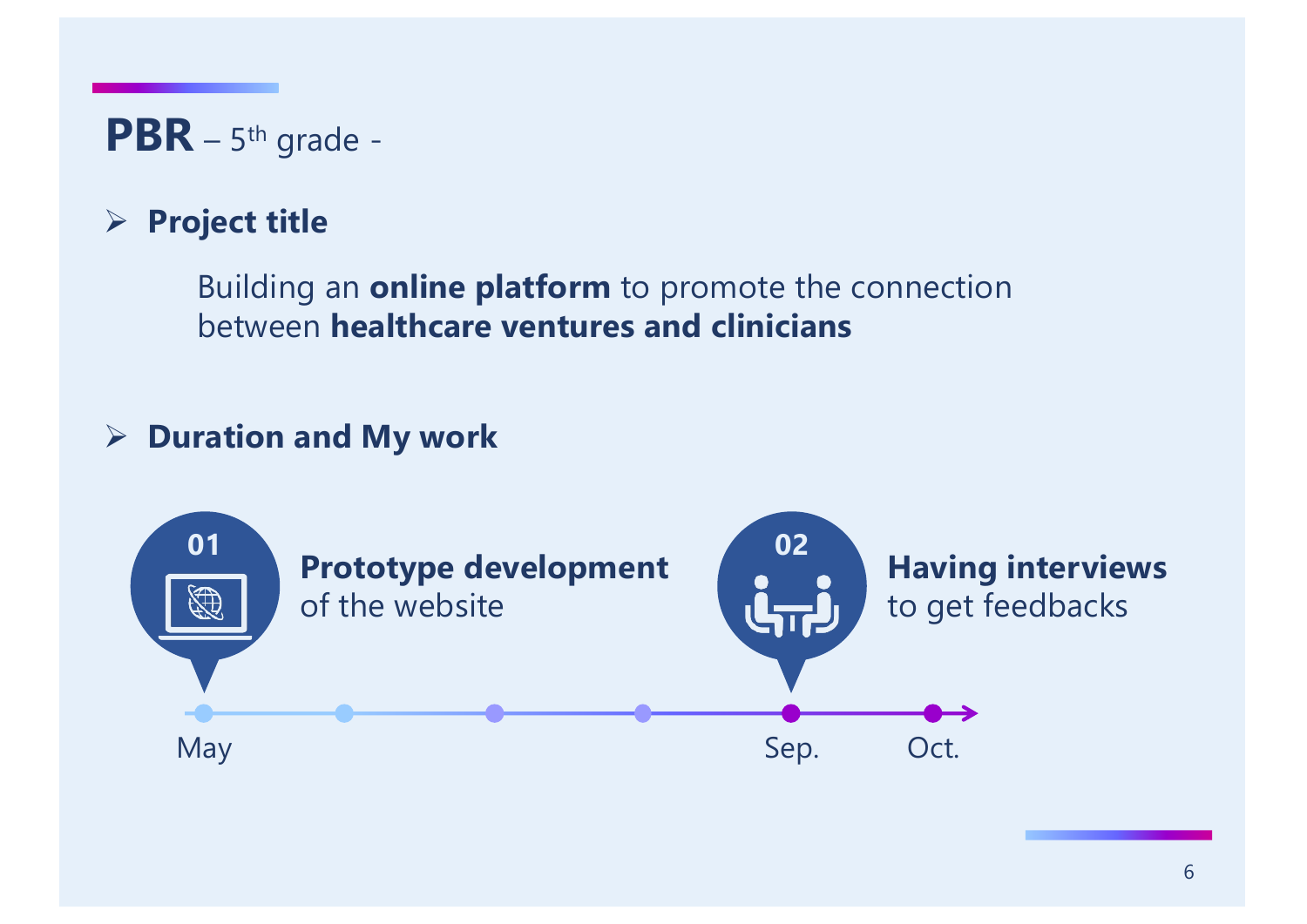## **PBR** – 5th grade -

#### Ø **My work** - 1. Prototype development -



Creating MION with the following pages:

- $\checkmark$  Top page
- $\checkmark$  Members page
- 

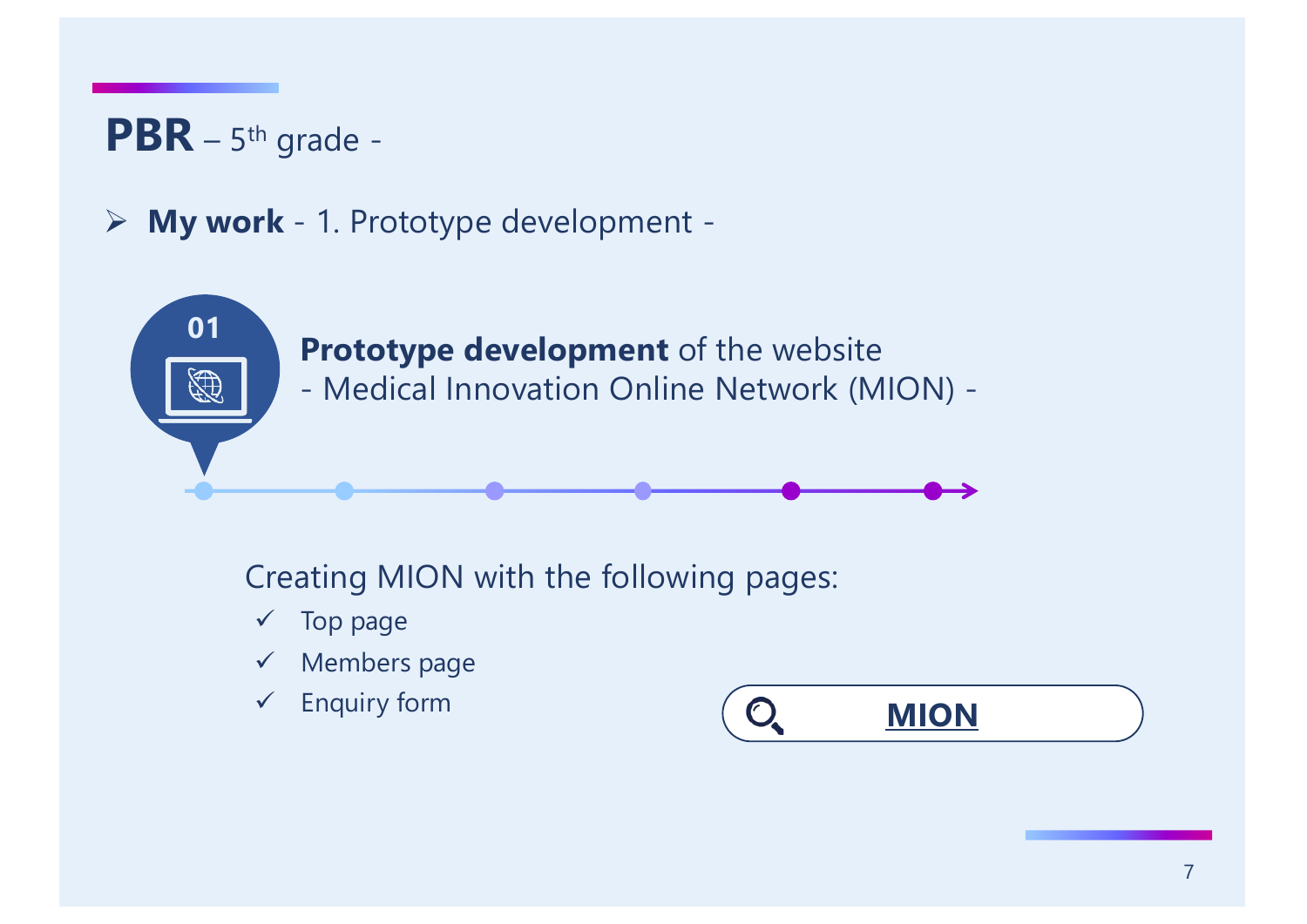

Ø **My work** - 2. Having interviews -

**Having interviews** with 9 people to get feedbacks

#### **❖ Characteristics/Values**

MION should promote conversation between earlyand later- stage ventures for sharing experiences.

#### **❖ Online networking**

MION should secure confidentiality and reliability for online network.

#### **❖ Advertisement**

MION should be displayed in the upper level by search engine.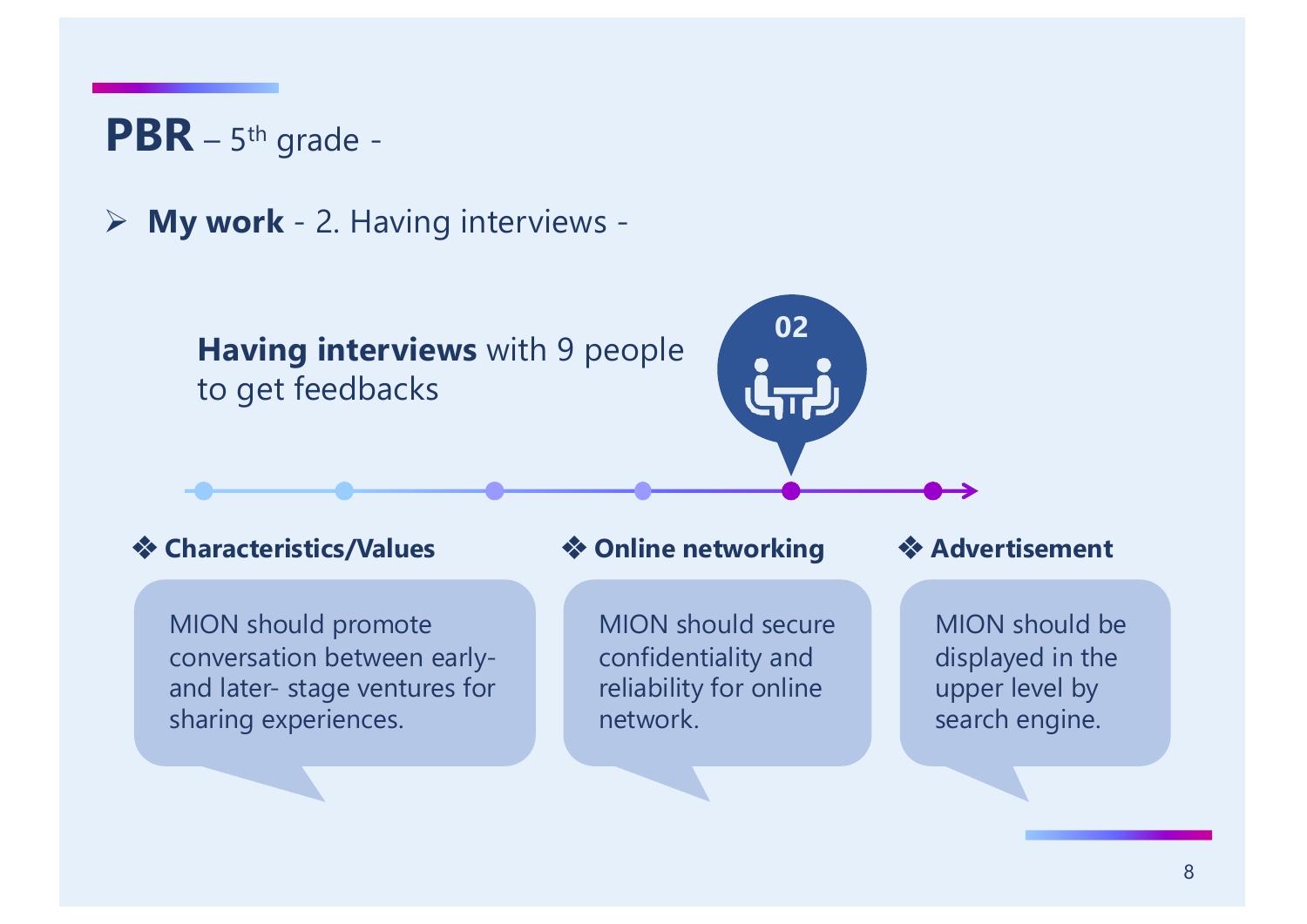## **PBR** – 5th grade -

#### Ø **Summary and future perspectives**



- Development and launch of the final version MION website
- Increasing the number of user

**Future**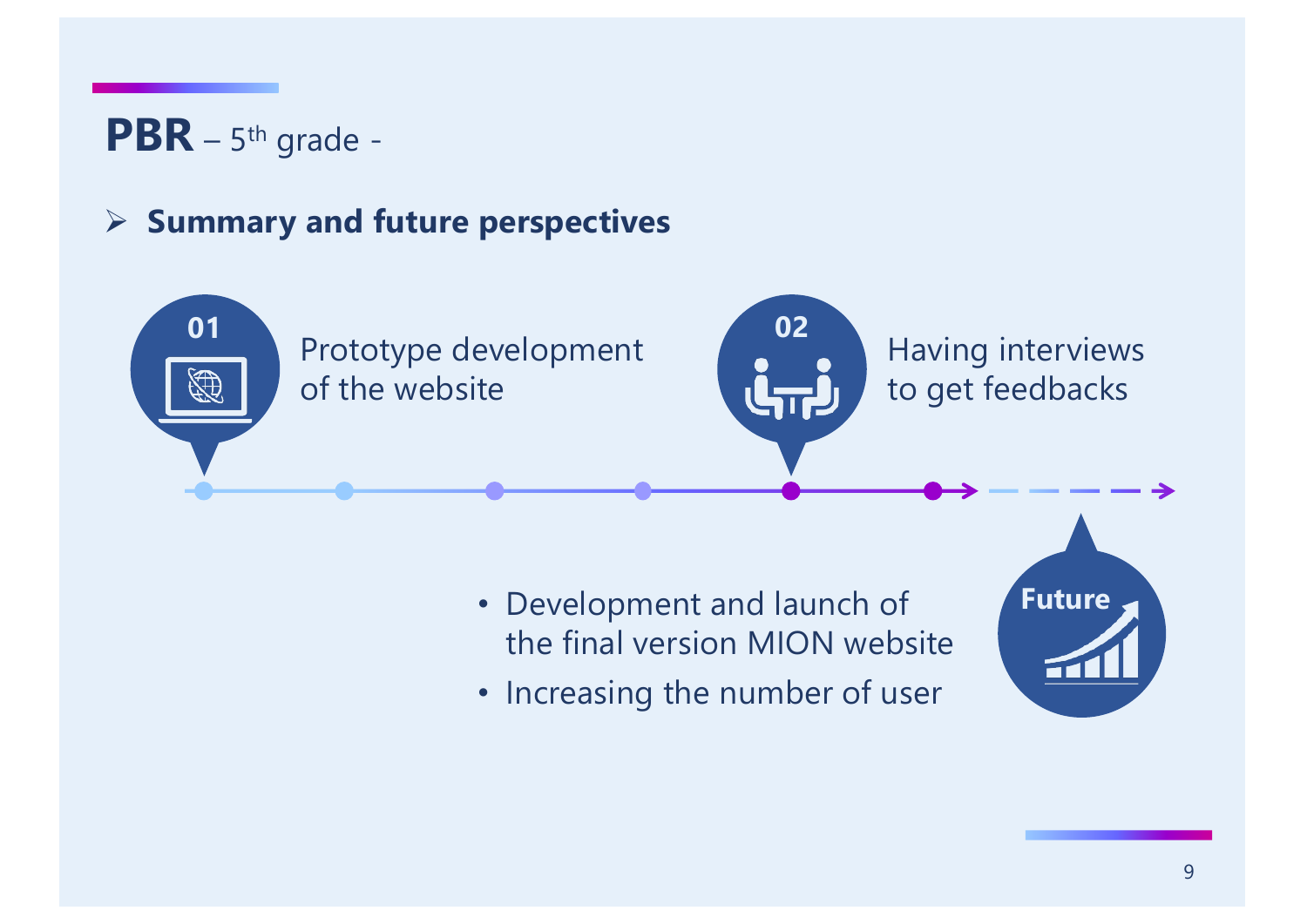## **Summary**

#### 1st -3rd grade

#### **Research on cancer drug**

To experience chemical biology research

#### 4th grade

#### **Overseas fieldwork**

To obtain knowledge and knowhow to support medical innovation





5th grade **PBR**

To promote medical innovation through supporting the collaboration between ventures and clinicians